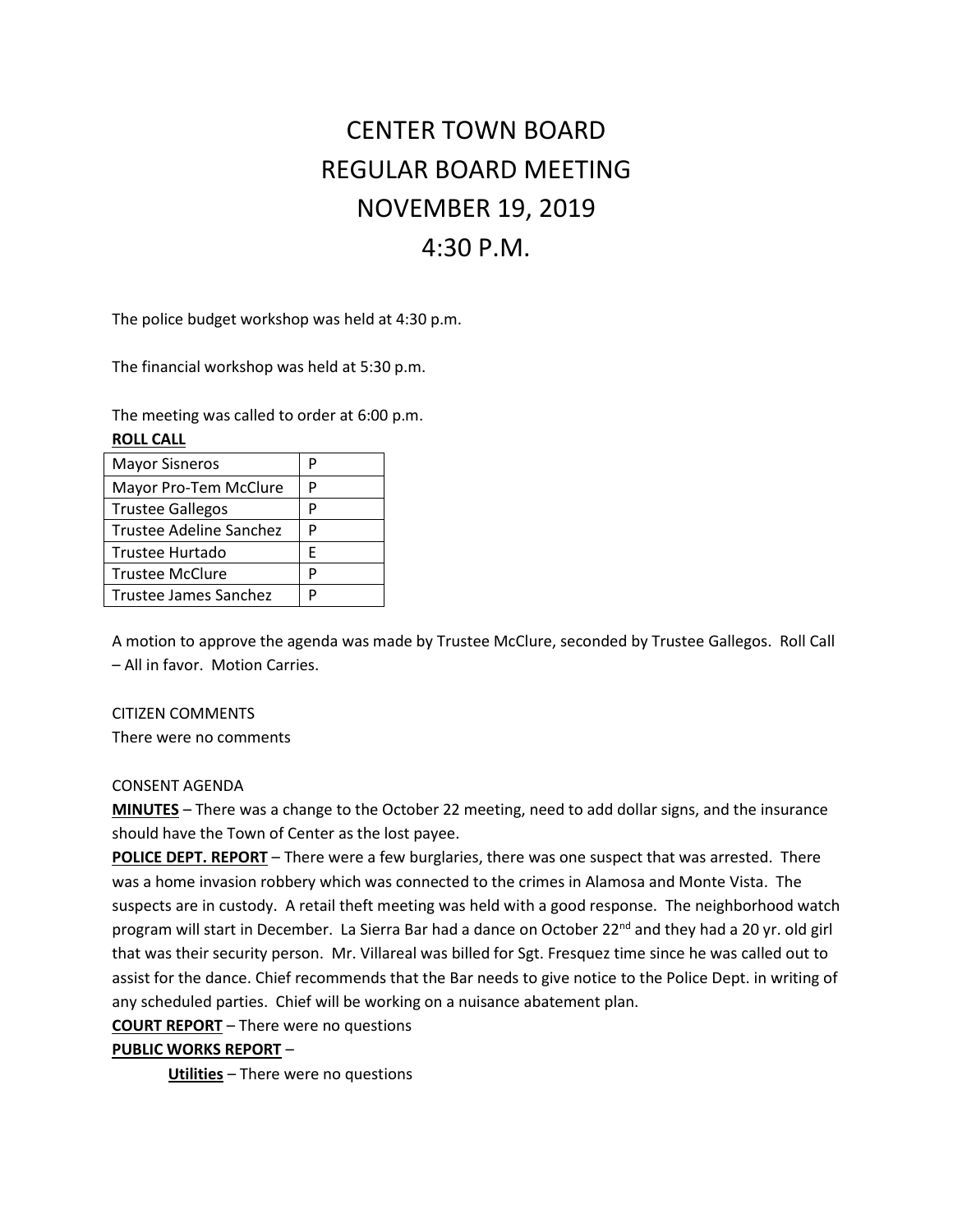**Water** – Dave said that there is nothing to report on the right of way for the Sanitation District. There are 300 water pits currently in the ground. East Well –Pump Motor – The pump is here and will be installed on November 20.

**Streets and Parks** – There were no questions

**Code Enforcement Report** – There was one watering violation was issued.

### PAYABLES -

A motion to approve the Consent Agenda was made by Trustee McClure, seconded by Trustee James Sanchez. Roll Call – All in favor. Motion Carries.

#### FINANCIALS –

A motion to approve the October Financials was made by Mayor Pro-Tem McClure, seconded by Trustee Adeline Sanchez. Roll Call- All in favor. Motion Carries.

#### MANAGERS REPORT –

A motion to approve the Christmas party was made by Trustee McClure, seconded by Trustee James Sanchez. Roll Call- All in favor. Motion Carries.

### OLD BUSINESS –

**Grader** – Dave recommended a \$7,700 minimum bid for the old one and a new one with fewer hours will be \$80,000.

**Jim Birmingham** – 60 days – Mr. Birmingham has not complied with the Board has asked him to do. A motion to have him served with a cease and desist order was made by Trustee McClure, seconded by Trustee Adeline Sanchez. Roll Call – All in favor. Motion Carries.

**Closing on the Padilla House** – A motion to have Brian and Mayor Sisneros sign the closing documents was made by Trustee McClure, seconded by Trustee James Sanchez. Roll Call – All in favor. Motion Carries.

## NEW BUSINESS

**M&M Liquor Renewal** – Attorney Trujillo said all paperwork is in order. A motion to approve the renewal for the liquor license was made by Mayor Pro-Tem McClure, seconded by Trustee Gallegos. Roll Call – All in favor. Motion Carries.

**Sheriff's Dept.** – The sheriff's dept. was not present they will be asked to come to the next meeting to receive their appreciation awards.

## CALDENDAR ITEMS

## ADJOURMENT –

A motion to adjourn the meeting was made by Trustee Gallegos, seconded by Trustee James Sanchez. Roll Call – All in favor. Motion Carries. The meeting adjourned at 7:45 p.m.